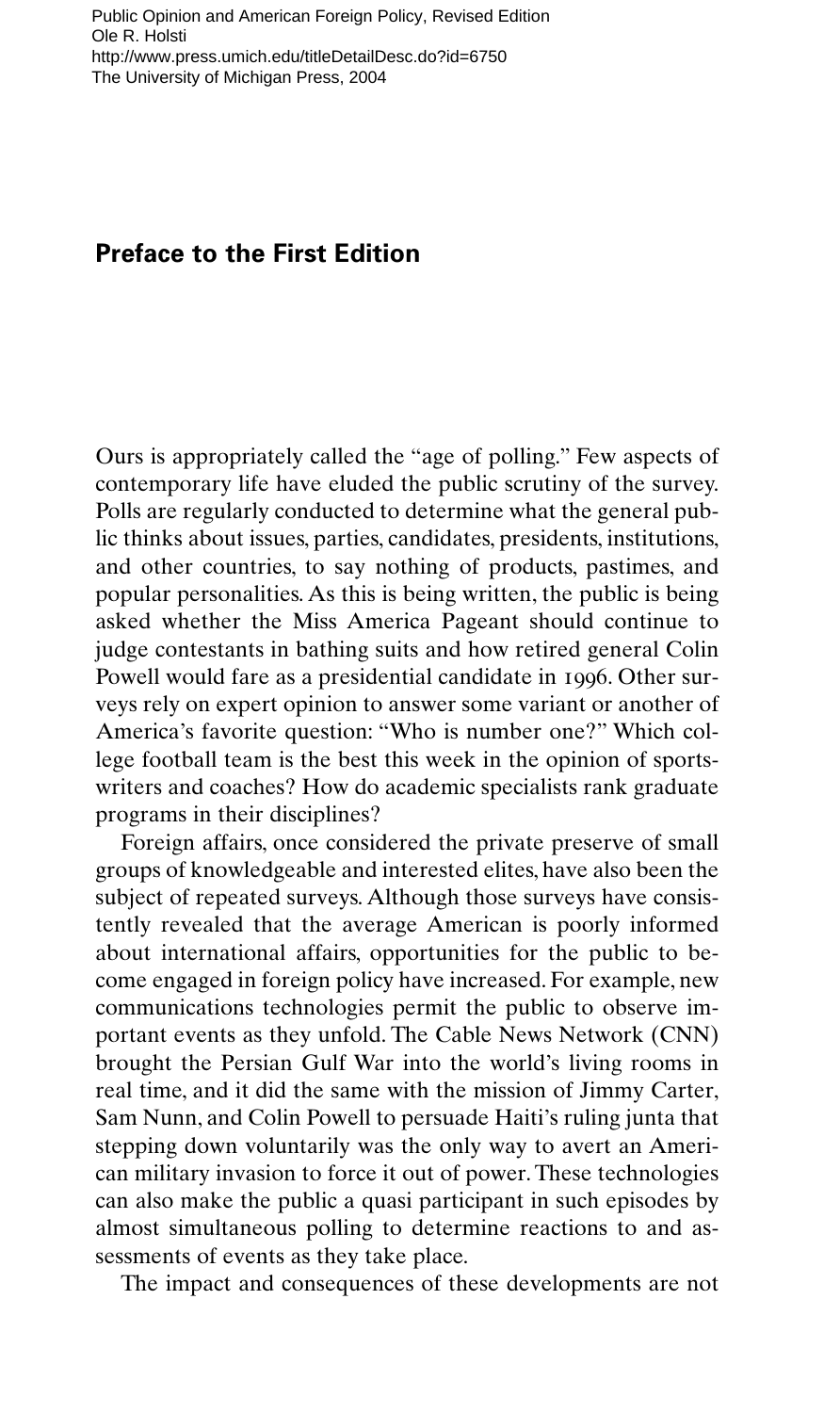Public Opinion and American Foreign Policy, Revised Edition Ole R. Holsti http://www.press.umich.edu/titleDetailDesc.do?id=6750 The University of Michigan Press, 2004

xiv *Preface to the First Edition*

free of controversy, but many of the issues that have surfaced are in fact variants of venerable debates about the role of the public in international affairs. Is foreign policy "different" from other aspects of public policy? How can a poorly informed public make any coherent sense of the complex issues that constitute international relations? Can it make any constructive contribution to foreign policy? Can great powers in the nuclear age afford to take public sentiments into account when the consequences of policy choices may determine the continued existence of the country, or perhaps even of the human race? Can they afford not to? Has the end of the Cold War increased the likelihood that public passions will drive governments into wellmeaning but hopeless undertakings that have little relationship to the national interest? Conversely, will a public suffering from "compassion fatigue" insist that an agenda of domestic problems be given priority over the vision briefly articulated by former President Bush—a "new world order" in which the United States would play a leading role?

More basically, what is the proper role of public opinion in the conduct of foreign affairs in a democratic polity? What do we know about the nature and impact of public opinion on foreign and defense policy? Philosophers have debated the first question for centuries, but twentieth-century conflicts have played a crucial role in framing the key questions and research agendas in the search for answers to the second one. World War I transformed the question of public participation in foreign affairs from a theoretical issue into a practical one that many postwar leaders had to confront. World War II was equally significant. For many leaders and public opinion analysts, a key question arising from that conflict was whether the public would permit the United States to play a constructive leadership role in the postwar international order.Answers to many of the normative and empirical questions that emerged from extensive research during the two decades following World War II came to be reexamined as a consequence of the long and failed U.S. effort in Vietnam. The end of the Cold War has raised new questions, including the extent to which our understanding of American public opinion and foreign policy may need to be modified in the light of a world that has in many ways been transformed since the late 1980s.The chapters that follow will attempt to examine and evaluate some of the theory and evidence concerning these issues.

John Zaller (1992) has appropriately argued that our knowledge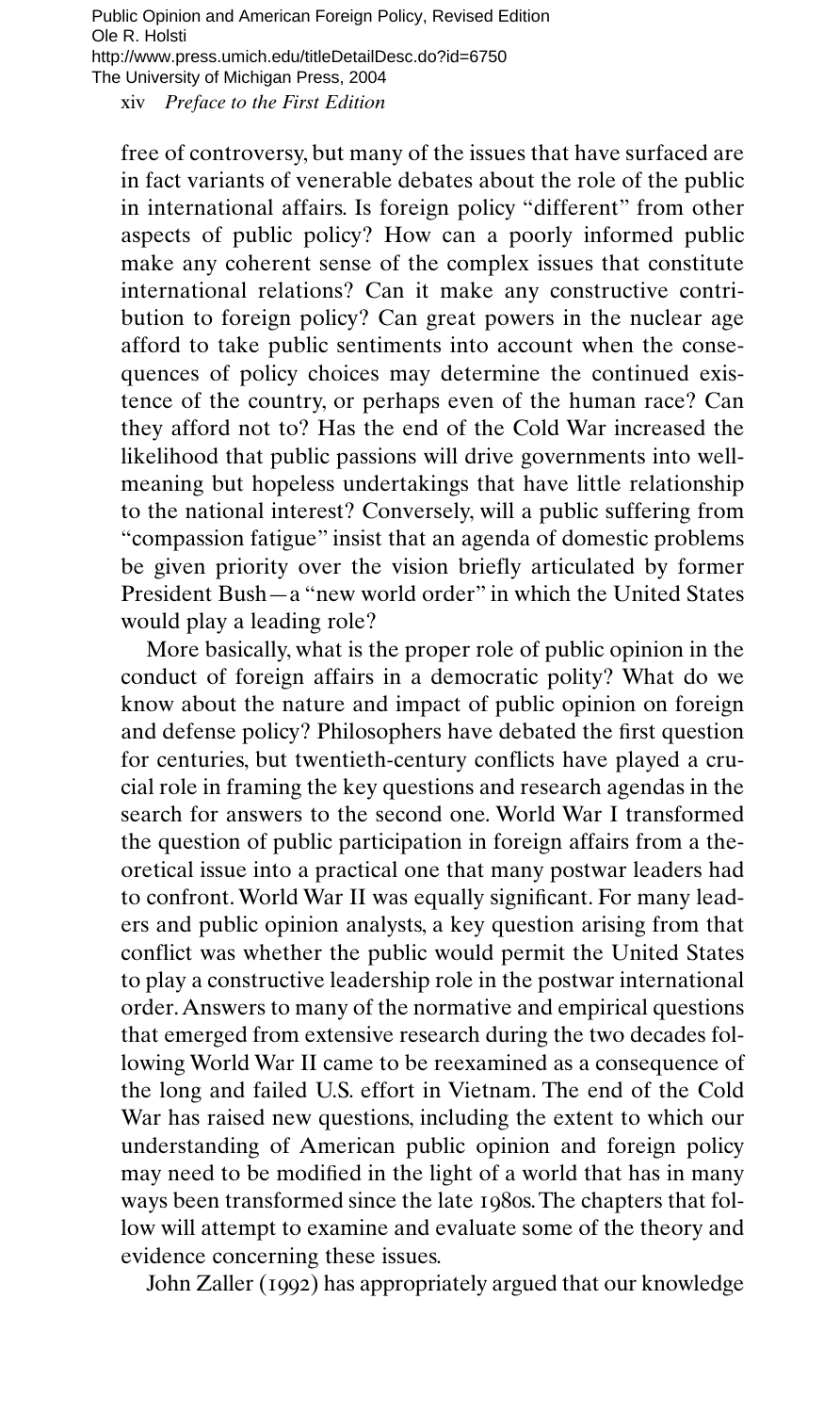Public Opinion and American Foreign Policy, Revised Edition Ole R. Holsti http://www.press.umich.edu/titleDetailDesc.do?id=6750 The University of Michigan Press, 2004

Preface to the First Edition xv

about public opinion has suffered from a tendency to organize research around policy issues, including foreign policy. While this book is focused on opinions about international affairs, I have also made some effort to draw upon theory and evidence from other issues and such related aspects of political behavior as voting.

In the course of writing this book, I have received invaluable help from many persons and institutions. John Aldrich, Ronald Hinckley, Layna Mosely, and Jim Rosenau read the entire manuscript in draft form and provided many helpful comments, cogent criticisms, and constructive suggestions for improving it. Peter Feaver did the same for the final chapter. Jim Rosenau has also been a collaborator for more than two decades on a related project concerning the political beliefs of American opinion leaders. This book, which originated in a suggestion by John Aldrich, is far better than it would have been without their help.

I am also indebted to those who read and commented on an earlier and much briefer effort to review the literature on public opinion and foreign policy: Stephen Earl Bennett, Bill Chittick, Thomas Graham, Jon Hurwitz, Ben Page, Mark Peffley, Philip Powlick, Bruce Russett, and Gene Wittkopf. Many stimulating conversations with Gene Wittkopf about most of the topics discussed here have invariably been enlightening.

Four National Science Foundation (NSF) grants made it possible for me to conduct surveys of American opinion leaders in 1980, 1984, 1988, and 1992. Some of the resulting data are reported in chapters 4 and 5. The NSF also provided a Research and Training Grant (RTG) in political psychology to the Mershon Center at the Ohio State University. The frequent meetings of faculty and doctoral students under the auspices of the Mershon RTG have provided an exceptional interuniversity, multidisciplinary, and cross-generational setting in which to further my education.

The Duke Arts and Sciences Research Council provided a grant to undertake the initial survey of opinion leaders in 1976, and since that time it has frequently provided additional support for my research on American public opinion and foreign policy.

Any reader will quickly come to appreciate that this book could not have been written without the efforts of many people who have written about public opinion and foreign policy. It is thus appropriate for me to express my gratitude to all of the authors cited in the bibliography. Three of them—Ronald Hinckley, Alan Kay, and Steven Kull—also have generously shared the results of their own surveys with me.